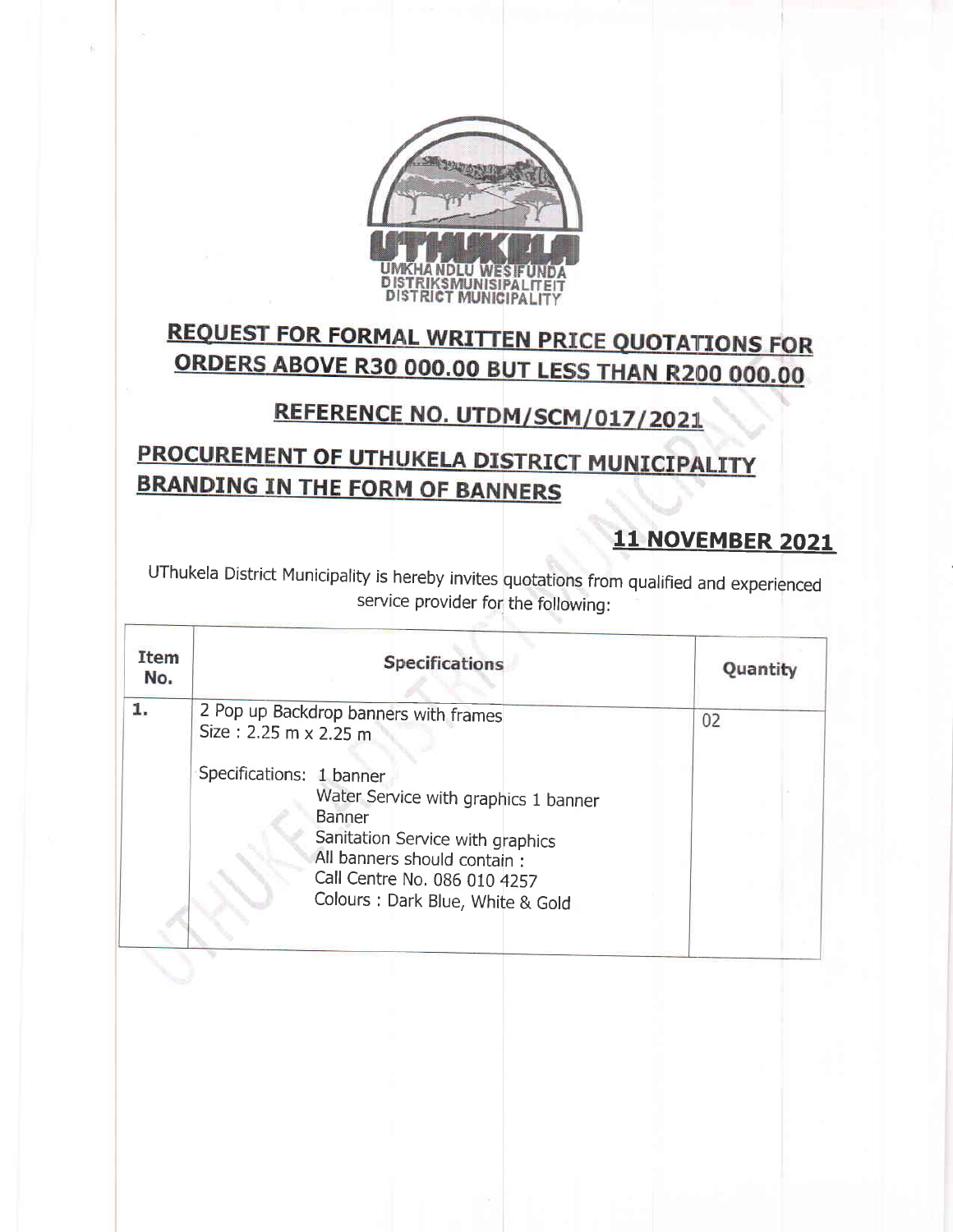### **SPECIAL CONDITIONS:**

- 1. Suppliers are to adhere strictly to the specifications
- 2. Not adhering to the specifications, will result in the quotation not being considered.
- 3. Faxed or e-mailed quotations will not be accepted.
- 4. 7 days urgent.

#### **GENERAL CONDITIONS:**

# Quotations must be submitted using the official quotation form obtainable from the Supply Chain Management Unit office (Procurement) Room G51.

- 1. Sealed quotations outwardly marked: Ref. No. UTDM/SCM/017/2021: Procurement of Uthukela District Municipality branding in the form of banners, must be addressed to: Executive Manager Supply Chain Management SS Mdlolo and placed in the Tender Box, 36 Lyell Street, Ladysmith, not later than 12H00 on 19 November, 2021.
- 2. MBD1, MBD4, MBD6.1, MBD6.2, MBD6.11 and MBD8 forms must be filled in and submitted together with the quotation.
- 3. All Quotations will be evaluated on a point system in accordance with the provisions of the Preferential Procurement Policy Framework Act No. 5 of 2000 and the revised PREFERENTIAL PROCUREMENT REGULATIONS, 2011.
- 4. In terms of Regulation 6, the 80/20 preference point system will be applicable, with 80 points for Price and 20 Points for B-BBEE Status Level of Contribution.
- 5. Prices quoted must include value added tax, delivery charges and off-loading to the municipal premises.
- 6. Any quote will not necessary be accepted and the Council Reserves the Right to Accept the whole or any Part of Any quote.
- 7. Certified Copy of Sana's: B-BBEE Certificated or Sworn Affidavit /Proof of Exemption must be included in the Bid document.
- 8. A valid original Tax clearance certificate/Tax compliance Status Pin must be submitted together with the document.
- 9. Prices altered by means of correction fluid will not be considered
- 10. Preference will be given to Database Suppliers
- 11.A current (30 days) Business and or Business Residential municipal account for all services must be included in the bid document, even outside the UThukela District Municipal boundaries. In case of leasing, the